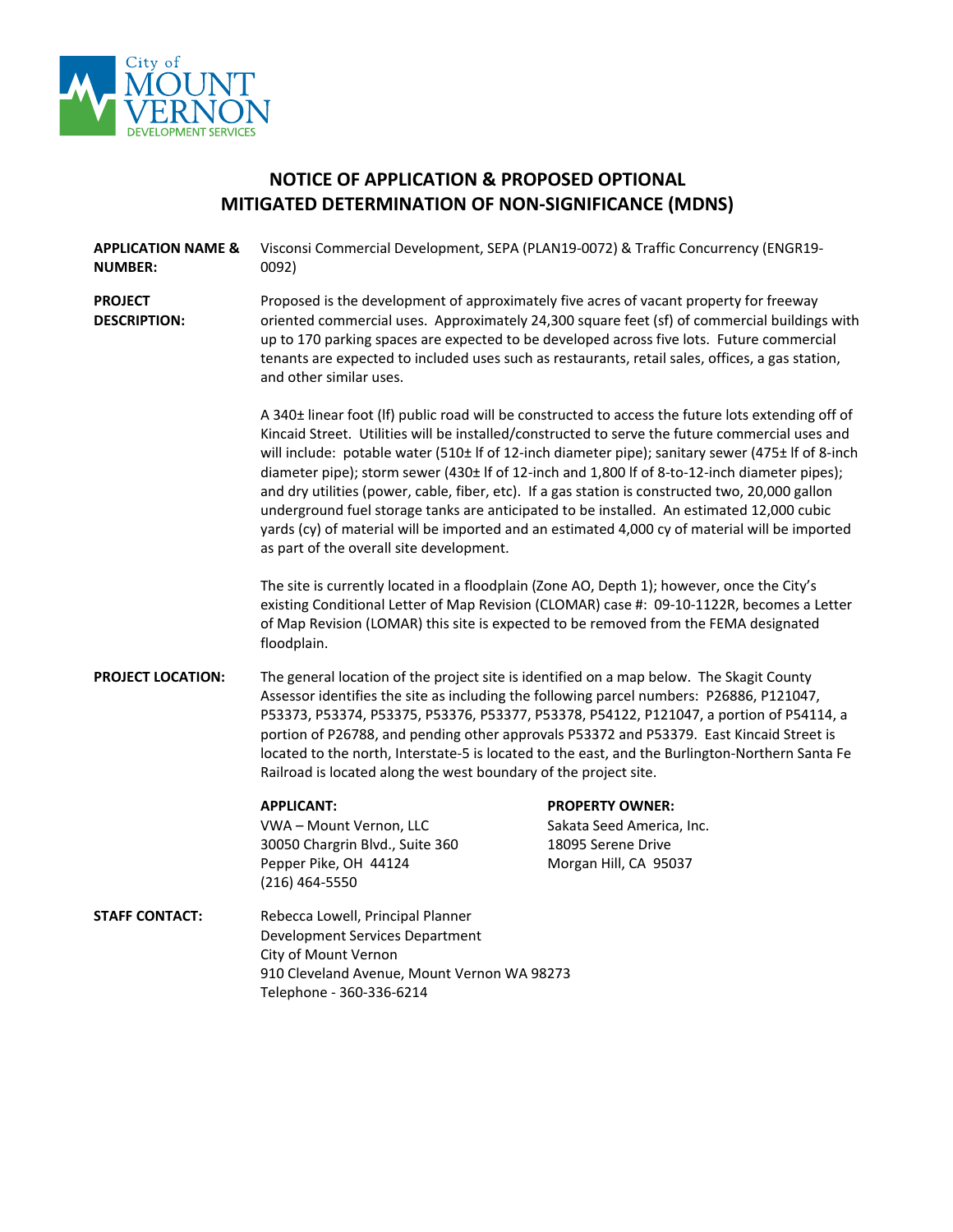

**OPTIONAL MITIGATED DETERMINATION OF NON-SIGNIFICANCE (MDNS):** As the Lead Agency, the City of Mount Vernon has determined that significant environmental impacts are unlikely to result from the proposed project. Therefore, as permitted under the RCW 43.21C.110, the City of Mount Vernon is using the Optional MDNS process to give notice that a MDNS is likely to be issued. Comment periods for the project and the proposed MDNS are integrated into a single comment period. There will be no comment period following the issuance of the Threshold Mitigated Determination of Non-Significance (MDNS). A 10-day appeal period will follow the issuance of the MDNS.

| <b>DETAILS:</b>                                      |                                                                                                                                                                                                                                                                                                                                                                                                                                                                                                                                                                                                                                                                        |                          |             |  |
|------------------------------------------------------|------------------------------------------------------------------------------------------------------------------------------------------------------------------------------------------------------------------------------------------------------------------------------------------------------------------------------------------------------------------------------------------------------------------------------------------------------------------------------------------------------------------------------------------------------------------------------------------------------------------------------------------------------------------------|--------------------------|-------------|--|
| <b>Permit Application Date:</b>                      | May 7, 2019                                                                                                                                                                                                                                                                                                                                                                                                                                                                                                                                                                                                                                                            | <b>Counter Complete:</b> | May 7, 2019 |  |
| <b>Technically Complete:</b>                         | May 15, 2019                                                                                                                                                                                                                                                                                                                                                                                                                                                                                                                                                                                                                                                           |                          |             |  |
| <b>Permits/Review</b><br><b>Requested:</b>           | SEPA, Traffic Concurrency, and Street Vacation                                                                                                                                                                                                                                                                                                                                                                                                                                                                                                                                                                                                                         |                          |             |  |
| <b>Other Permits that may be</b><br><b>Required:</b> | Fill and Grade Permit, Right-of-Way Permit, Boundary Line Adjustment, Building Permits,<br>Site Plan Approvals, Stormwater Permit from the State Department of Ecology (DOE),<br>permit/approval from WSDOT for a u-turn at the intersection of Kincaid and $3^{rd}$ Streets,<br>should a gas station be installed a gasoline dispensing facility notification and Underground<br>Storage Tank Installation permits/approvals will be necessary from Northwest Clear Air<br>Agency and DOE, respectively. Public Benefit Agreement and Real Disposition Agreement<br>will both be necessary to allow the anticipated street vacation, and surplus of City<br>property. |                          |             |  |